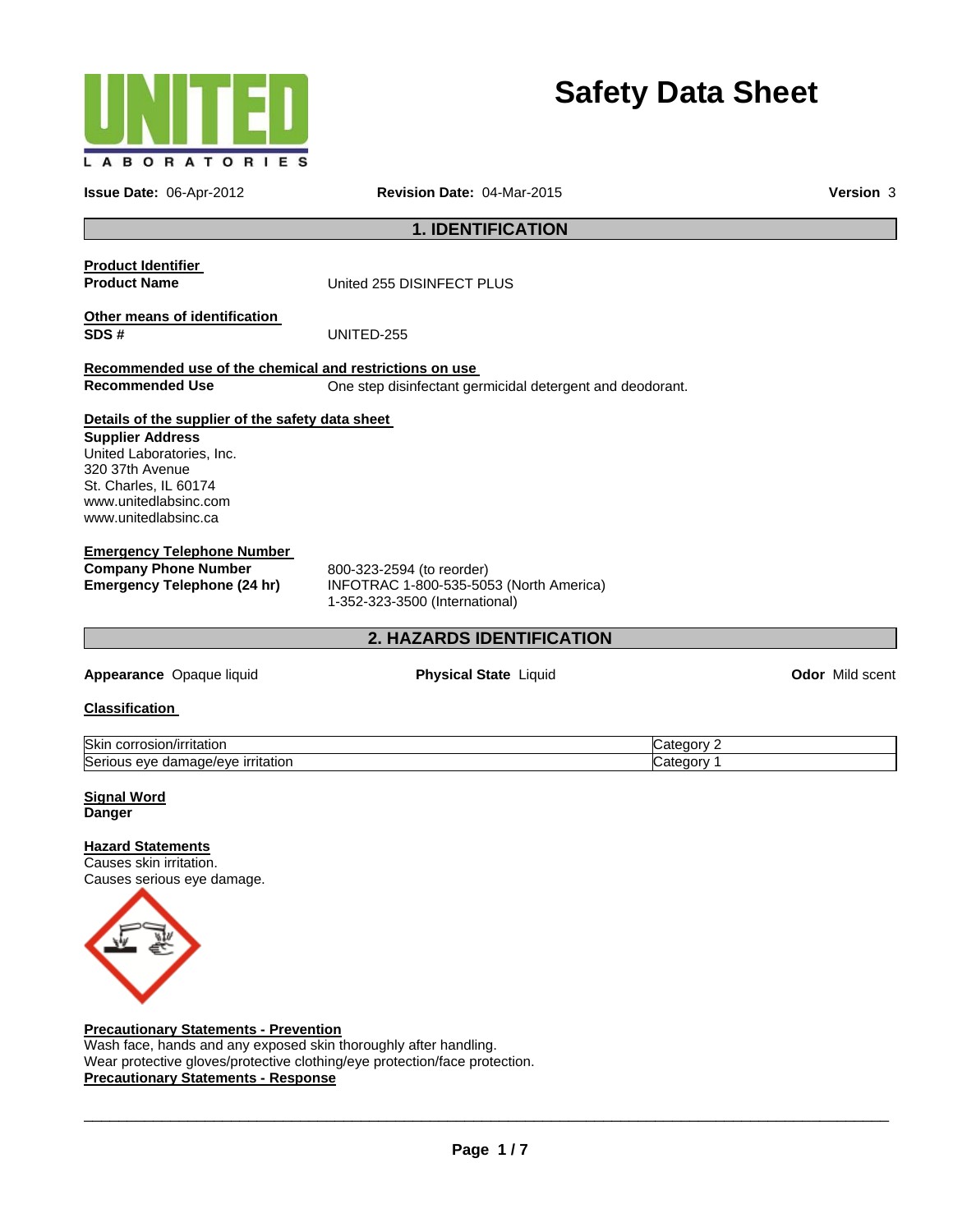IF IN EYES: Rinse cautiously with water for several minutes. Remove contact lenses, if present and easy to do. Continue rinsing. Immediately call a poison center or doctor/physician. IF ON SKIN: Wash with plenty of soap and water. If skin irritation occurs: Get medical advice/attention. Take off contaminated clothing and wash it before reuse. IF INHALED: Remove victim to fresh air and keep at rest in a position comfortable for breathing. Immediately call a poison center or doctor/physician. IF SWALLOWED: Rinse mouth. Do NOT induce vomiting.

 $\Box$ 

Immediately call a poison center or doctor/physician.

#### **Precautionary Statements - Storage**

Store locked up.

#### **Precautionary Statements - Disposal**

Dispose of contents/container to an approved waste disposal plant.

#### **Unknown Acute Toxicity**

2.16% of the mixture consists of ingredient(s) of unknown toxicity.

# **3. COMPOSITION/INFORMATION ON INGREDIENTS**

| <b>Chemical Name</b> | <b>CAS No</b> | Weight-% |
|----------------------|---------------|----------|
| <b>Trade Secret</b>  | Proprietarv   | 90-95    |
| <b>Trade Secret</b>  | Proprietarv   | <ວ       |
| Trade Secret         | Proprietarv   | ∾        |

\*\*If Chemical Name/CAS No is "proprietary" and/or Weight-% is listed as a range, the specific chemical identity and/or percentage of composition has been withheld as a trade secret.\*\*

# **4. FIRST-AID MEASURES**

#### **First Aid Measures**

| <b>Eye Contact</b>                         | IF IN EYES: Rinse cautiously with water for several minutes. Remove contact lenses, if<br>present and easy to do. Continue rinsing. Immediately call a poison center or<br>doctor/physician.                    |
|--------------------------------------------|-----------------------------------------------------------------------------------------------------------------------------------------------------------------------------------------------------------------|
| <b>Skin Contact</b>                        | IF ON SKIN: Wash with plenty of soap and water. If skin irritation occurs: Get medical<br>advice/ attention. Take off contaminated clothing and wash it before reuse.                                           |
| <b>Inhalation</b>                          | IF INHALED: Remove victim to fresh air and keep at rest in a position comfortable for<br>breathing. If breathing has stopped, give artificial respiration. Get medical attention<br>immediately.                |
| Ingestion                                  | IF SWALLOWED: Rinse mouth. Do NOT induce vomiting. Immediately call a poison center<br>or doctor/physician. If conscious give large amounts of water. Never give anything by mouth<br>to an unconscious person. |
| <b>Most important symptoms and effects</b> |                                                                                                                                                                                                                 |
| <b>Symptoms</b>                            | Causes skin irritation. Causes serious eye damage.                                                                                                                                                              |
|                                            | <u>Indication of any immediate medical attention and special treatment needed</u>                                                                                                                               |
| <b>Notes to Physician</b>                  | If the product is ingested, probable mucosal damage may contraindicate the use of gastric                                                                                                                       |

#### **5. FIRE-FIGHTING MEASURES**

lavage.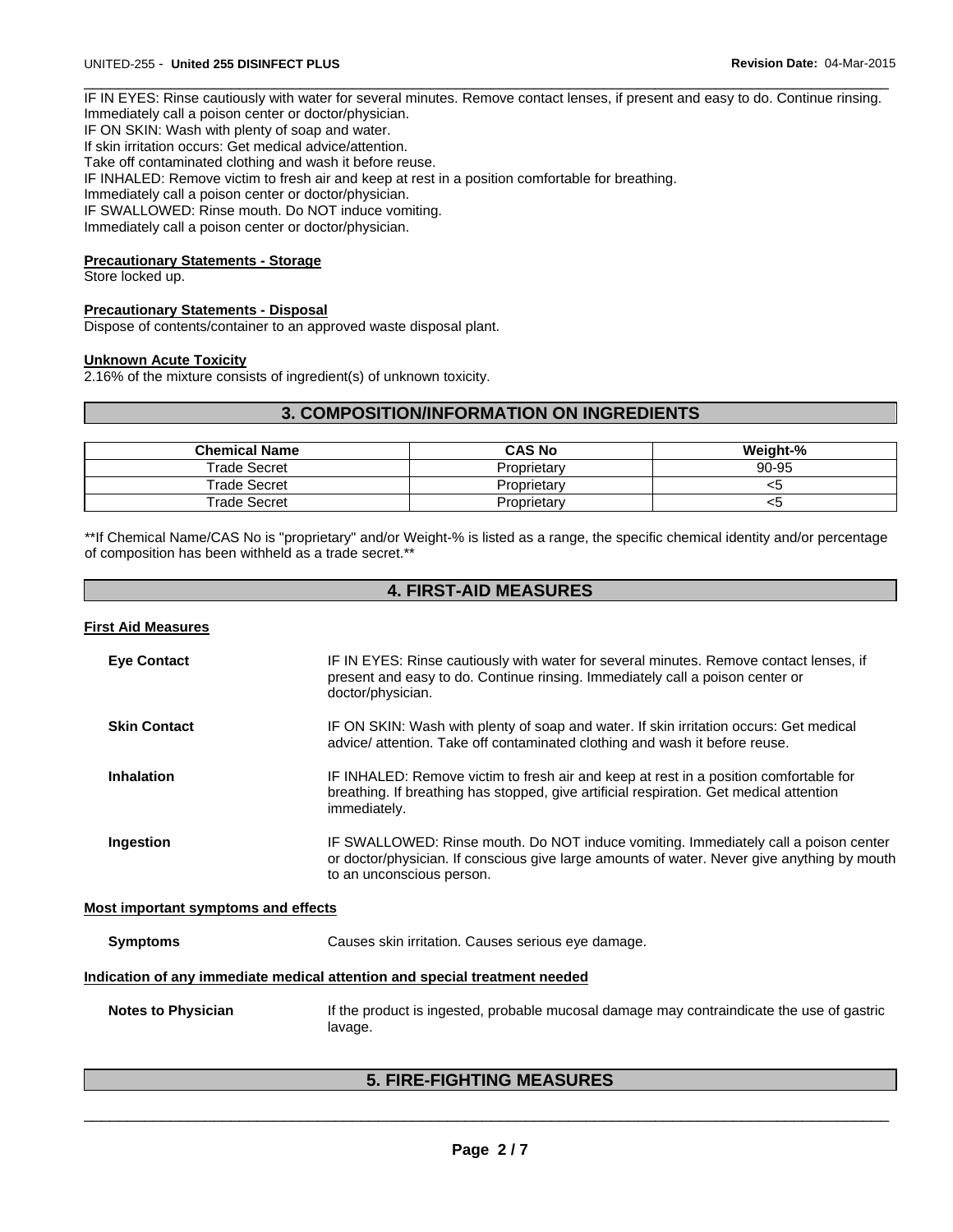#### **Suitable Extinguishing Media**

Water spray (fog). Dry powder. Foam.

**Unsuitable Extinguishing Media** Not determined

#### **Specific Hazards Arising from the Chemical**

Product is not flammable.

**Sensitivity to Static Discharge** Take precautionary measures against static discharge.

#### **Protective equipment and precautions for firefighters**

As in any fire, wear self-contained breathing apparatus pressure-demand, MSHA/NIOSH (approved or equivalent) and full protective gear. Cool containers/ tanks with water spray.

#### **6. ACCIDENTAL RELEASE MEASURES**

 $\Box$ 

#### **Personal precautions, protective equipment and emergency procedures**

| <b>Personal Precautions</b>      | Use personal protective equipment as required.                                                                                                                      |
|----------------------------------|---------------------------------------------------------------------------------------------------------------------------------------------------------------------|
| <b>Environmental Precautions</b> | Prevent from entering into soil, ditches, sewers, waterways and/or groundwater. See<br>Section 12, Ecological Information. See Section 13: DISPOSAL CONSIDERATIONS. |

#### **Methods and material for containment and cleaning up**

| <b>Methods for Containment</b> | Do not let product enter drains. Absorb spillage with non-combustible, absorbent material. |
|--------------------------------|--------------------------------------------------------------------------------------------|
| <b>Methods for Clean-Up</b>    | Keep in suitable, closed containers for disposal.                                          |

# **7. HANDLING AND STORAGE**

#### **Precautions for safe handling**

**Advice on Safe Handling** Handle in accordance with good industrial hygiene and safety practice. Avoid contact with skin, eyes or clothing. Use personal protection recommended in Section 8. Wash face, hands, and any exposed skin thoroughly after handling. Wear protective gloves/protective clothing and eye/face protection. Take precautionary measures against static discharges.

#### **Conditions for safe storage, including any incompatibilities**

**Storage Conditions** Keep in properly labeled containers. Keep container tightly closed and store in a cool, dry and well-ventilated place. Store away from sources of ignition. Keep closed containers from hard freezing as this could cause the drum to rupture. Do not contaminate water, food, or feed by storage or disposal. **Incompatible Materials Acids. Strong oxidizing agents. Do not mix with other chemicals or cleaners.** 

# **8. EXPOSURE CONTROLS/PERSONAL PROTECTION**

#### **Exposure Guidelines**

| <b>Chemical Name</b> | ACGIH TLV                    | <b>OSHA PEL</b>                       | NIOSH IDLH                           |
|----------------------|------------------------------|---------------------------------------|--------------------------------------|
| Frade Secret         | Ceiling: 2 mg/m <sup>3</sup> | TWA: 2 mg/m                           | <b>IDLH: 10</b><br>10 ma/m $\degree$ |
|                      |                              | (vacated) Ceiling: $2 \text{ mg/m}^3$ | Ceiling: 2 mg/m <sup>3</sup>         |

#### **Appropriate engineering controls**

**Engineering Controls Ensure adequate ventilation, especially in confined areas. Eyewash stations. Showers.**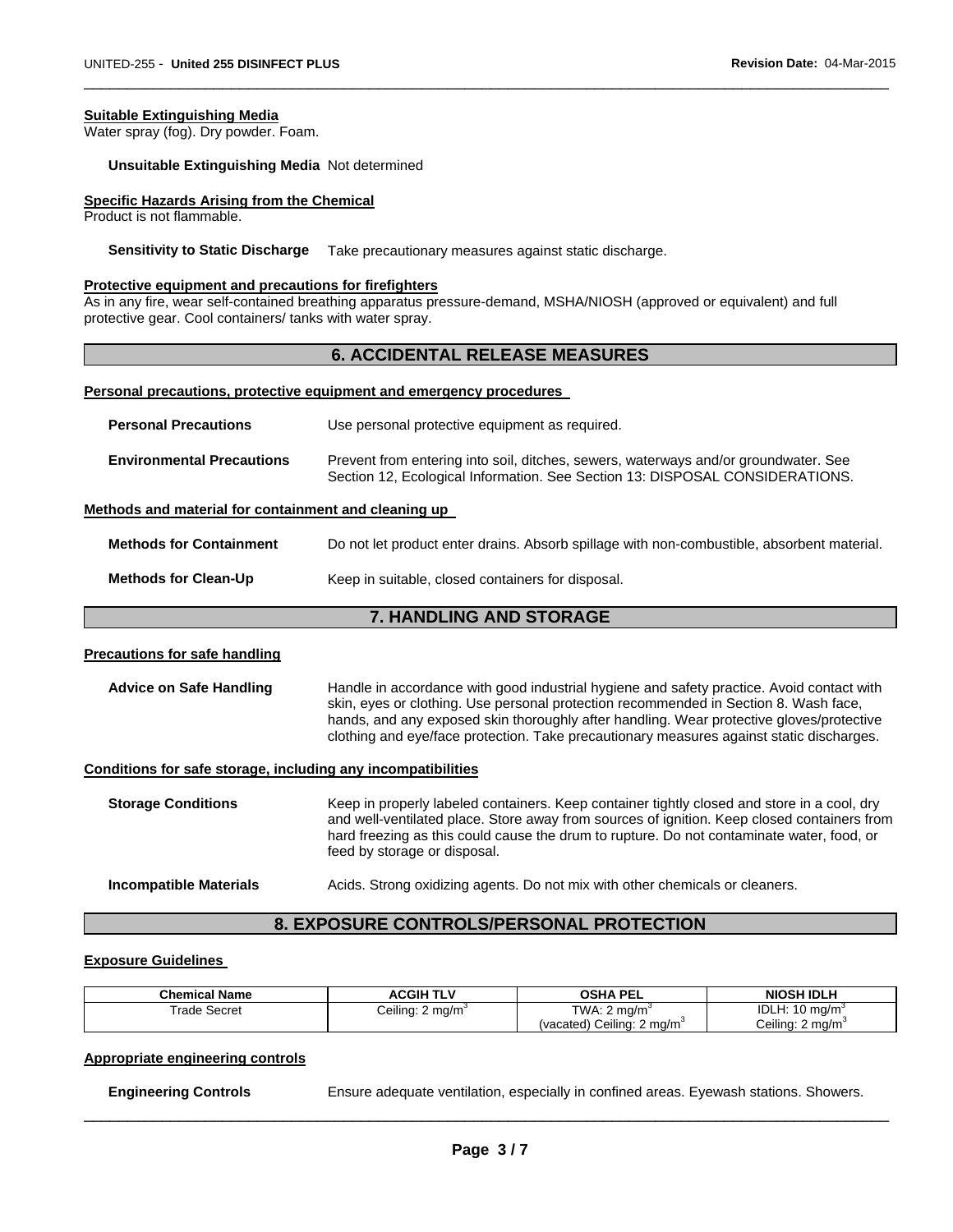#### **Individual protection measures, such as personal protective equipment**

| <b>Eve/Face Protection</b>      | Safety glasses are recommended.                                                       |
|---------------------------------|---------------------------------------------------------------------------------------|
| <b>Skin and Body Protection</b> | Rubber, neoprene, or other impervious gloves are recommended to prevent skin contact. |
| <b>Respiratory Protection</b>   | Ensure adequate ventilation, especially in confined areas.                            |

 $\Box$ 

**General Hygiene Considerations** Handle in accordance with good industrial hygiene and safety practice.

# **9. PHYSICAL AND CHEMICAL PROPERTIES**

# **Information on basic physical and chemical properties**

| <b>Physical State</b>               | Liquid                |                       |                |
|-------------------------------------|-----------------------|-----------------------|----------------|
| Appearance                          | Opaque liquid         | Odor                  | Mild scent     |
| Color                               | Opaque                | <b>Odor Threshold</b> | Not determined |
| <b>Property</b>                     | Values                | Remarks • Method      |                |
| рH                                  | $7.2 - 8.2$           |                       |                |
| <b>Melting Point/Freezing Point</b> | Not determined        |                       |                |
| <b>Boiling Point/Boiling Range</b>  | Not determined        |                       |                |
| <b>Flash Point</b>                  | 93.3 °C / 200 °F      | <b>TCC</b>            |                |
|                                     | Not determined        |                       |                |
| <b>Evaporation Rate</b>             |                       |                       |                |
| <b>Flammability (Solid, Gas)</b>    | Liquid-Not Applicable |                       |                |
| <b>Upper Flammability Limits</b>    | Not determined        |                       |                |
| <b>Lower Flammability Limit</b>     | Not determined        |                       |                |
| <b>Vapor Pressure</b>               | Not determined        |                       |                |
| <b>Vapor Density</b>                | Not determined        |                       |                |
| <b>Specific Gravity</b>             | 1.000                 | (Water = 1)           |                |
| <b>Water Solubility</b>             | Not determined        |                       |                |
| Solubility in other solvents        | Not determined        |                       |                |
| <b>Partition Coefficient</b>        | Not determined        |                       |                |
| <b>Auto-ignition Temperature</b>    | Not determined        |                       |                |
| <b>Decomposition Temperature</b>    | Not determined        |                       |                |
| <b>Kinematic Viscosity</b>          | Not determined        |                       |                |
| <b>Dynamic Viscosity</b>            | Not determined        |                       |                |
| <b>Explosive Properties</b>         | Not determined        |                       |                |
| <b>Oxidizing Properties</b>         | Not determined        |                       |                |
| <b>VOC Content</b>                  | $0.083$ lbs./gal      |                       |                |

# **10. STABILITY AND REACTIVITY**

#### **Reactivity**

Not reactive under normal conditions.

#### **Chemical Stability**

Stable under recommended storage conditions.

#### **Possibility of Hazardous Reactions**

Hazardous polymerization does not occur.

#### **Conditions to Avoid**

Keep out of reach of children. Static discharge.

# **Incompatible Materials**

Acids. Strong oxidizing agents. Do not mix with other chemicals or cleaners.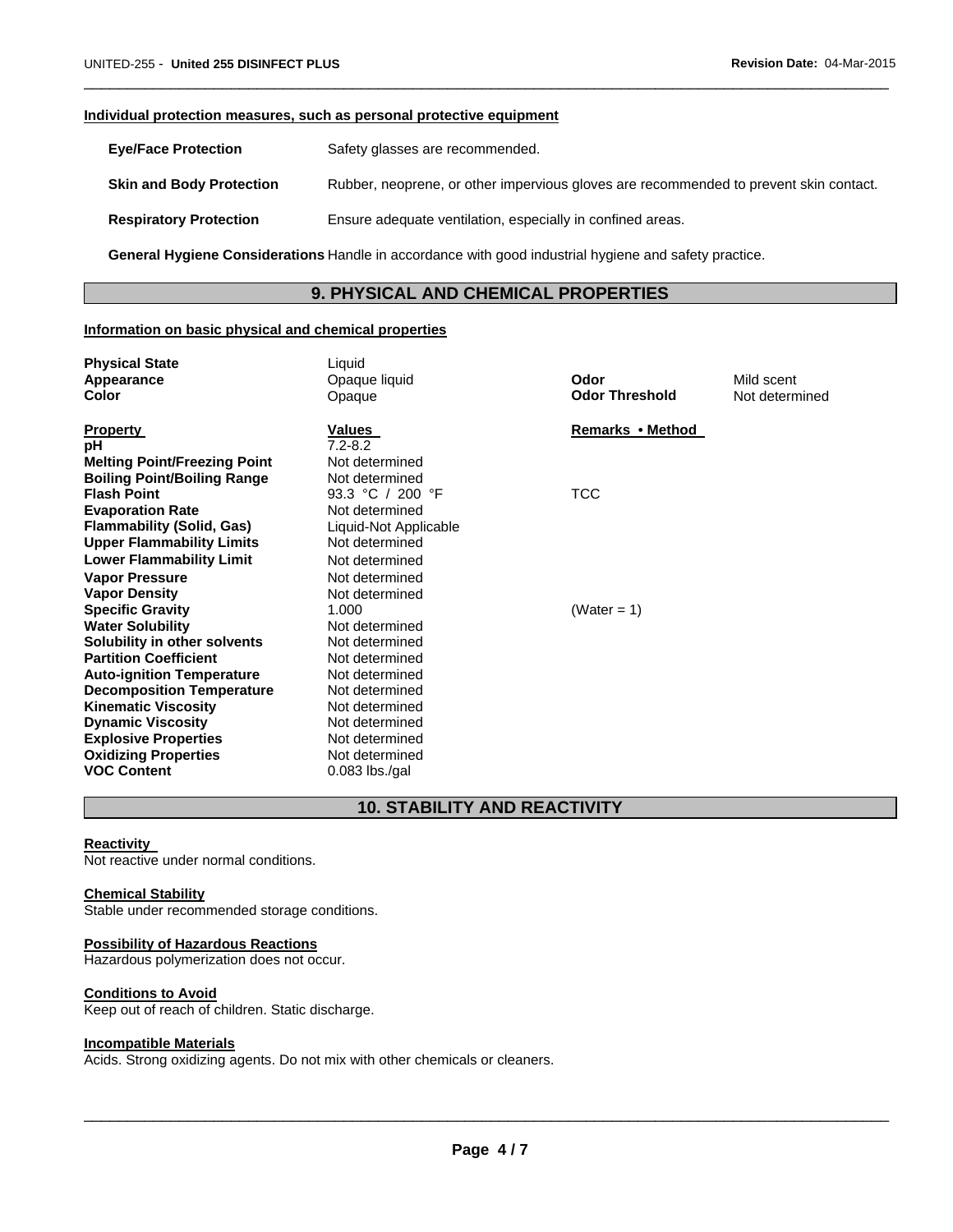#### **Hazardous Decomposition Products**

None known based on information supplied.

# **11. TOXICOLOGICAL INFORMATION**

 $\Box$ 

#### **Information on likely routes of exposure**

| <b>Product Information</b> |                                                                       |
|----------------------------|-----------------------------------------------------------------------|
| <b>Eye Contact</b>         | Causes serious eye damage.                                            |
| <b>Skin Contact</b>        | Causes skin irritation.                                               |
| <b>Inhalation</b>          | May cause irritation of respiratory tract.                            |
| Ingestion                  | May cause mild irritation of the throat, digestive tract and stomach. |

#### **Component Information**

| <b>Chemical Name</b> | Oral LD50            | <b>Dermal LD50</b>       | <b>Inhalation LC50</b> |
|----------------------|----------------------|--------------------------|------------------------|
| Trade Secret         | $= 84$ mg/kg (Rat)   | $\overline{\phantom{a}}$ |                        |
| Trade Secret         | $= 426$ mg/kg (Rat)  | $\overline{\phantom{0}}$ |                        |
| <b>Trade Secret</b>  | $= 1700$ mg/kg (Rat) | $\sim$                   | $\blacksquare$         |
| <b>Trade Secret</b>  |                      | $= 1350$ mg/kg (Rabbit)  | -                      |

#### **Information on physical, chemical and toxicological effects**

**Symptoms** Please see section 4 of this SDS for symptoms.

#### **Delayed and immediate effects as well as chronic effects from short and long-term exposure**

**Carcinogenicity** Based on the information provided, this product does not contain any carcinogens or potential carcinogens as listed by OSHA, IARC or NTP.

#### **Numerical measures of toxicity**  Not determined

**Unknown Acute Toxicity** 2.16% of the mixture consists of ingredient(s) of unknown toxicity.

# **12. ECOLOGICAL INFORMATION**

**Ecotoxicity**  Not determined

**Persistence/Degradability**  Not determined

**Bioaccumulation**  Not determined

**Mobility**  Not determined

**Other Adverse Effects** 

Not determined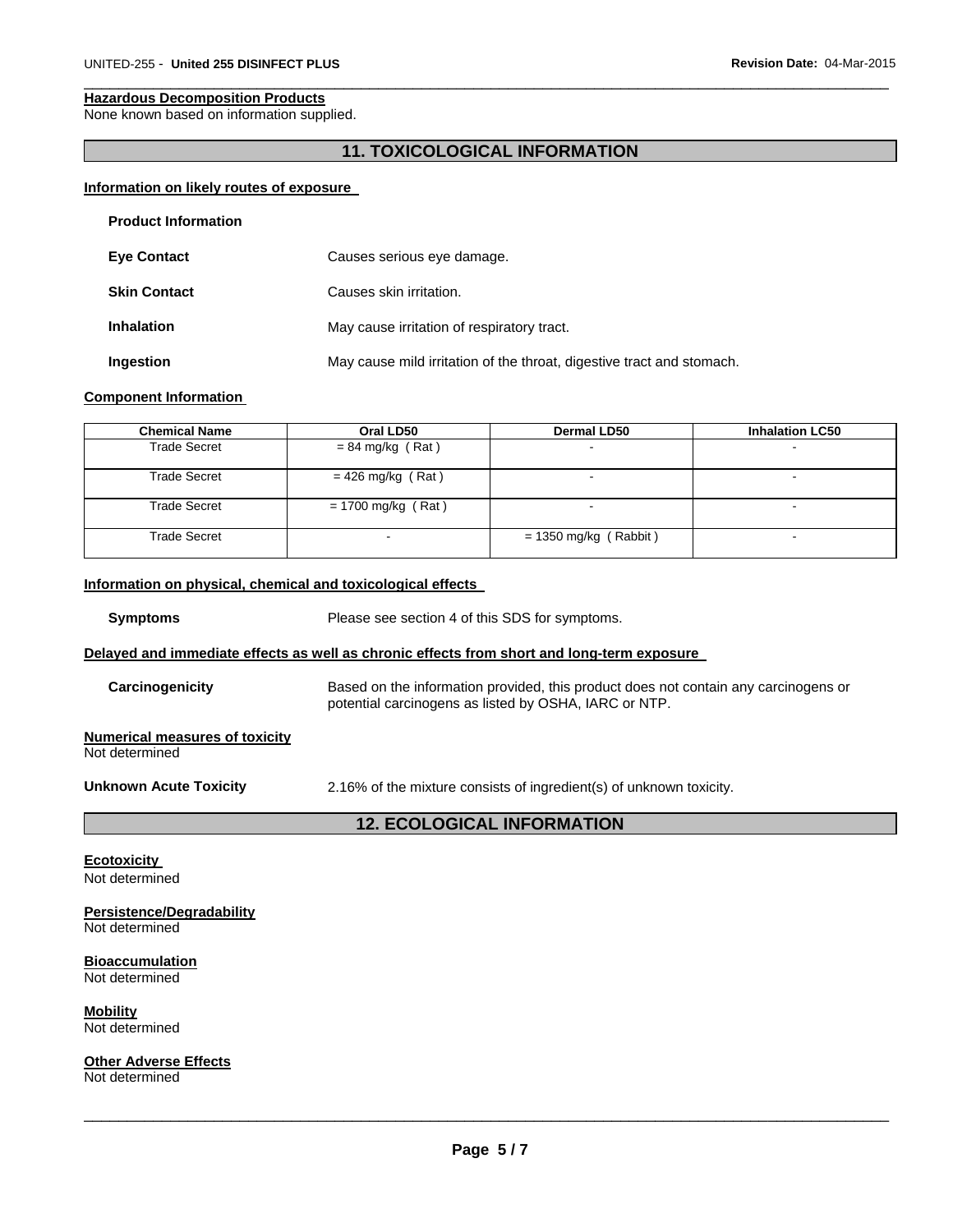# $\Box$ **13. DISPOSAL CONSIDERATIONS**

#### **Waste Treatment Methods**

| <b>Disposal of Wastes</b>     | Disposal should be in accordance with applicable regional, national and local laws and<br>regulations. |
|-------------------------------|--------------------------------------------------------------------------------------------------------|
| <b>Contaminated Packaging</b> | Disposal should be in accordance with applicable regional, national and local laws and<br>regulations. |

#### **California Hazardous Waste Status**

| <b>Chemical Name</b> | California Hazardous Waste Status |
|----------------------|-----------------------------------|
| Secret<br>⊺rade      | Toxic<br>.                        |
|                      | Corrosive                         |

# **14. TRANSPORT INFORMATION**

| <u>DOT</u>  | Not regulated |
|-------------|---------------|
| <u>IATA</u> | Not regulated |

**IMDG** Not regulated

# **15. REGULATORY INFORMATION**

#### **International Inventories**

| <b>Chemical Name</b> | <b>TSCA</b> | <b>DSL</b> | <b>NDSL</b> | <b>EINECS</b> | <b>ELINCS</b> | <b>ENCS</b> | <b>IECSC</b> | <b>KECL</b> | <b>PICCS</b> | <b>AICS</b> |
|----------------------|-------------|------------|-------------|---------------|---------------|-------------|--------------|-------------|--------------|-------------|
| <b>Trade Secret</b>  | Present     |            |             | Present       |               |             |              | Present     | $\lambda$    |             |
| Trade Secret         | Present     |            |             | Present       |               | Present     |              | Present     |              |             |
| Trade Secret         | Present     |            |             | Present       |               | Present     |              | Present     |              |             |

#### **Legend:**

*TSCA - United States Toxic Substances Control Act Section 8(b) Inventory* 

*DSL/NDSL - Canadian Domestic Substances List/Non-Domestic Substances List* 

*EINECS/ELINCS - European Inventory of Existing Chemical Substances/European List of Notified Chemical Substances* 

*ENCS - Japan Existing and New Chemical Substances* 

*IECSC - China Inventory of Existing Chemical Substances* 

*KECL - Korean Existing and Evaluated Chemical Substances* 

*PICCS - Philippines Inventory of Chemicals and Chemical Substances* 

*AICS - Australian Inventory of Chemical Substances* 

# **US Federal Regulations**

#### **CERCLA**

| <b>Chemical Name</b> | <b>Hazardous Substances RQs</b> | <b>CERCLA/SARA RQ</b> | <b>Reportable Quantity (RQ)</b> |
|----------------------|---------------------------------|-----------------------|---------------------------------|
| Trade Secret         | 5000 lb                         |                       | RQ 5000 lb final RQ             |
|                      |                                 |                       | RQ 2270 kg final RQ             |
| Trade Secret         | 1000 lb                         |                       | RQ 1000 lb final RQ             |
|                      |                                 |                       | RQ 454 kg final RQ              |

#### **SARA 311/312 Hazard Categories**

| <b>Acute Health Hazard</b>   | Yes |
|------------------------------|-----|
| <b>Chronic Health Hazard</b> | No  |